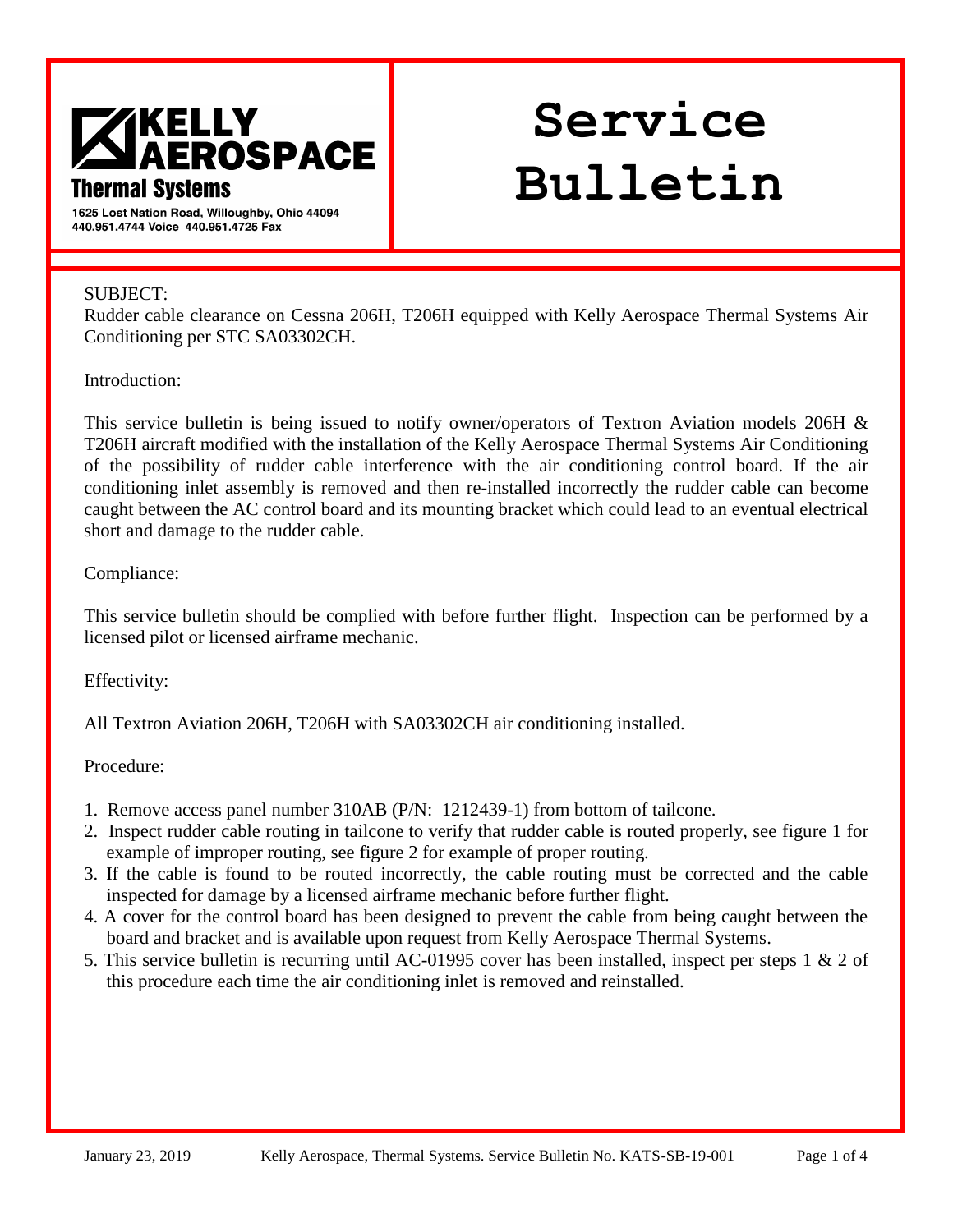Material Required:

AC-01995 cover and installation instructions are available upon request from Kelly Aerospace Thermal Systems, LLC.

## CONTACT INFORMATION:

If you have any questions concerning the instructions in this service bulletin, please contact Kelly Aerospace Thermal Systems, LLC at 440-951-4744.



**Figure 1 Improper Routing of Rudder Cable Rudder cable is caught between mounting bracket and power stud on circuit board.**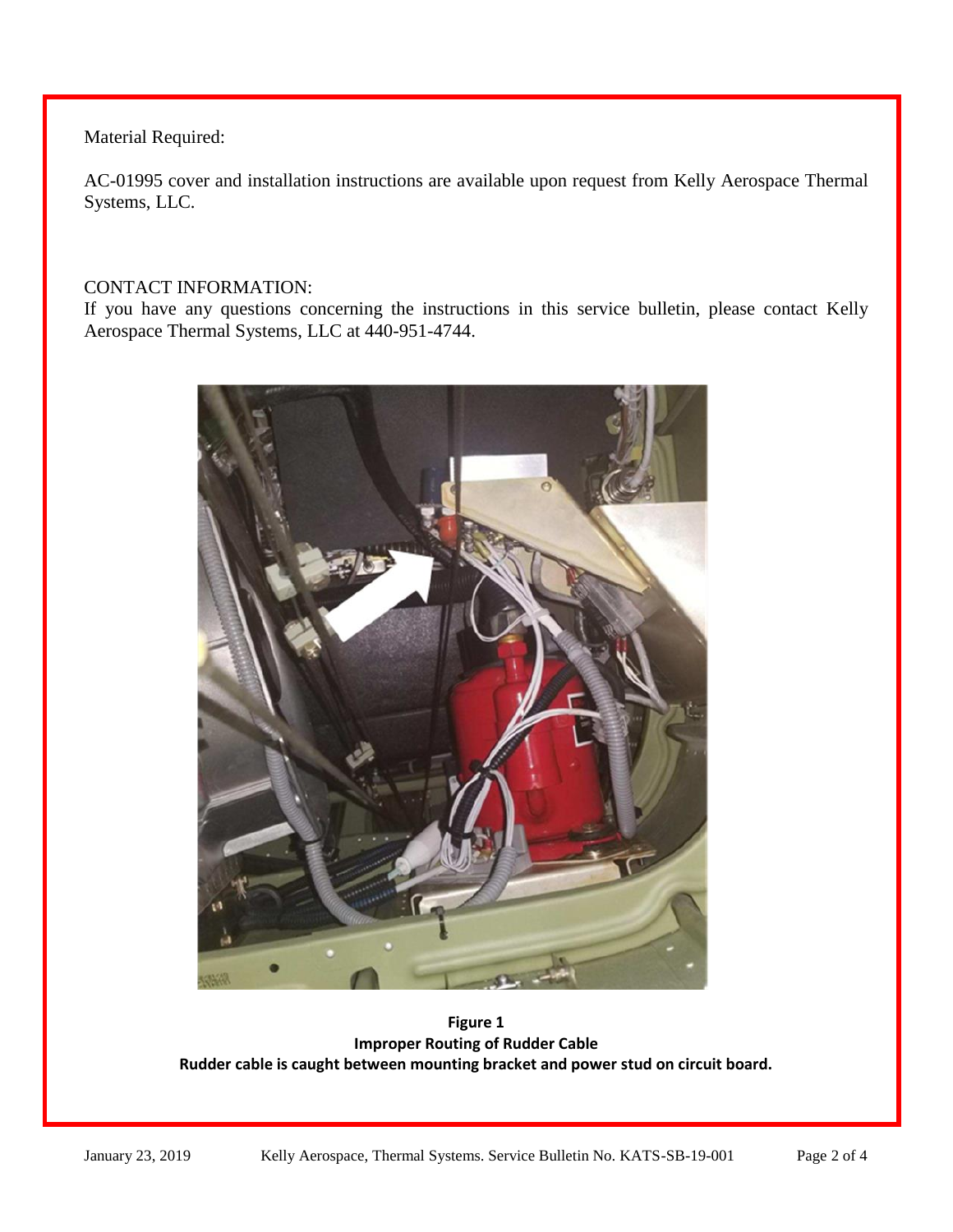

**Figure 2 Proper Routing of Rudder Cable Rudder cable is clear of bracket and circuit board. AC-01995 cover not shown.**